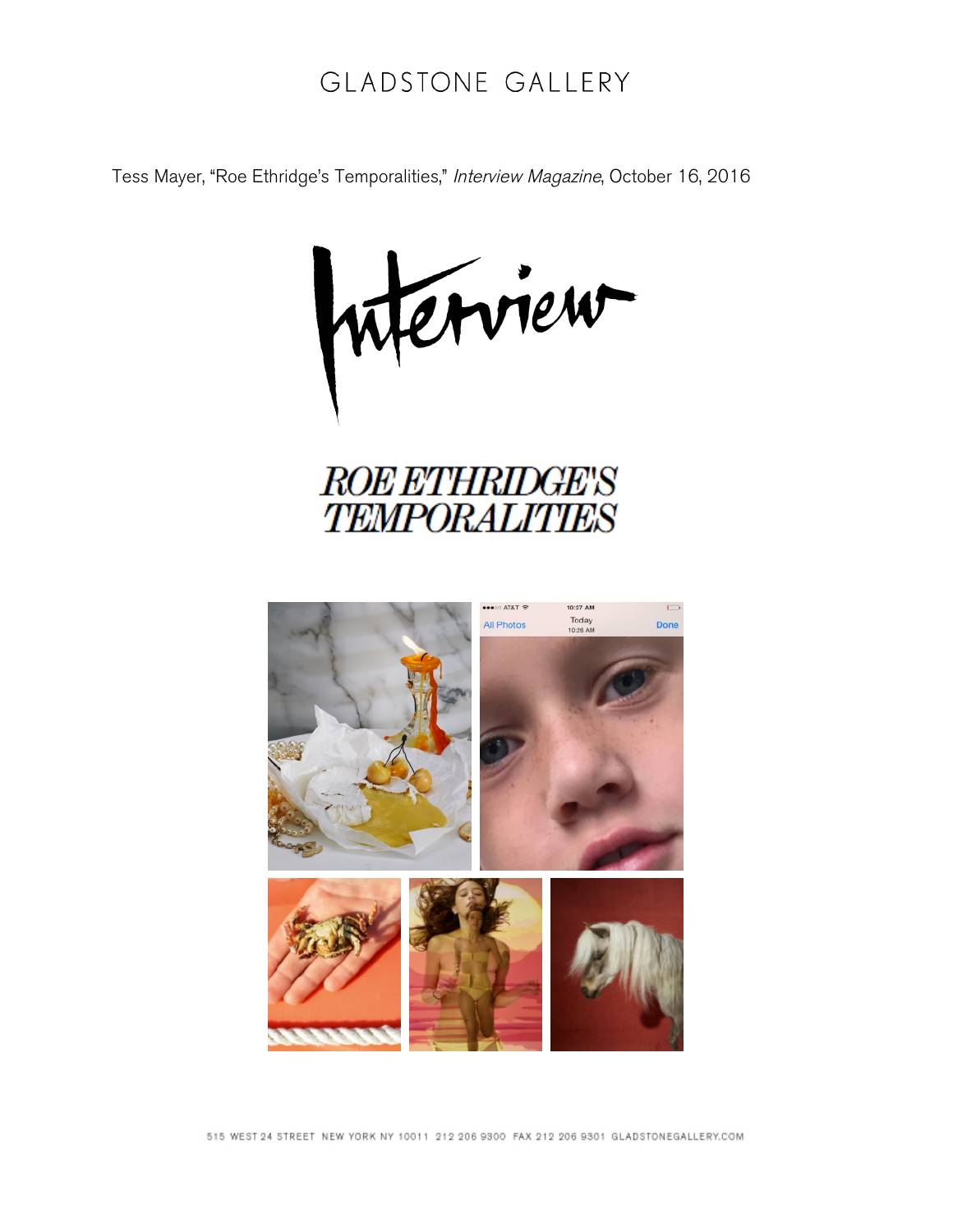## GLADSTONE GALLERY

A grid of images depicting a young girl and boy climbing sand dunes in a foggy Fort Tilden, New York are the first to appear in *Neighbors*, the catalog accompanying Roe Ethridge's current mid-career retrospective "Nearest Neighbors" at the Contemporary Arts Center in Cincinnati, Ohio. While the catalog and exhibition—presented as part of this year's FotoFocus Biennial cover over 15 years of the Miami-born, New York-based photographer's work, the choice to lead with these quiet photographs is telling.

The images, presented as one work titled *Ft. Tilden: 03.14.15,* are personal, shot in March 2015, and follow Ethridge's two young children through a sparse landscape. They're seemingly a departure for those familiar with Ethridge's poppy commercial and editorial images, but they're actually evidence of Ethridge's consistent photographic mode: No matter the subject, he plays with temporality, incorporating cataloging, repetition, and layers. Often, there's slight discomfort, suggesting something is out of alignment. For example, a glossy still life displaying a Chanel necklace also features melted cheese on a messy tabletop (*Chanel Necklace for Gentlewoman*, 2014); a crab appears upside-down, a specimen captured by a small hand and made still (*Auggie with Dead Crab*, 2015); other images show beautiful models, eating grapes or simply sitting at a dining room table—their glazed over eyes aren't looking at the camera, in fact, they don't seem to be looking at anything at all.

What's most striking about all of these works is the feeling of familiarity they induce. They're something seen before—perhaps on billboards, in old clothing catalogs, or in one's own family archives—beckoning hazy, indistinct memories. In their layers, they speak to commercial image culture, and create subtle, disconcerting fantasies within grasp.

TESS MAYER: How do you connect the three series in the exhibition catalog: *Ft. Tilden: 03.14.15*, "Nearest Neighbor," and "Sanctuary"? And why under the title *Neighbors*?

ROE ETHRIDGE: I think the title *Neighbors* is coming off the impulse to have that variation off the show title, but I also wanted to have a book that was doing something on it's own—it wasn't just the final word. I think my first instinct was I didn't want to make a catalog for the show that was saying, "This is what I've done to this point." ... While it is a mid-career retrospective it's very much a curated, thematically overlapping show; it isn't a hundred works that define my life up to now. [*laughs*]

MAYER: Could you explain the Fort Tilden work?

ETHRIDGE: Over the years I've done work with family . It's been one of the themes that runs through the work—for example, in the *Shelter Island* book [from 2016]. That Fort Tilden story [is a] long photo essay that I think of as one piece. It's addressing something that I guess you can get to with a video. You have a sense of the temporal. I think *Shelter Island* does that. It's this limited amount of time. The Fort Tilden pictures are taken all as one piece—it felt like it was another version of that temporality. It's one of those things where I took the pictures without thinking of it too much, not like, "This is going to be the intro to my retrospective." [*laughs*] But [it's] something that I came back to, because there were so many haunting and mood and tone images that I really liked. So looking back through it felt like this whole thing is a piece—this whole chunk of time is the piece. In part, because it has this kind of twisted post apocalyptic [feeling].